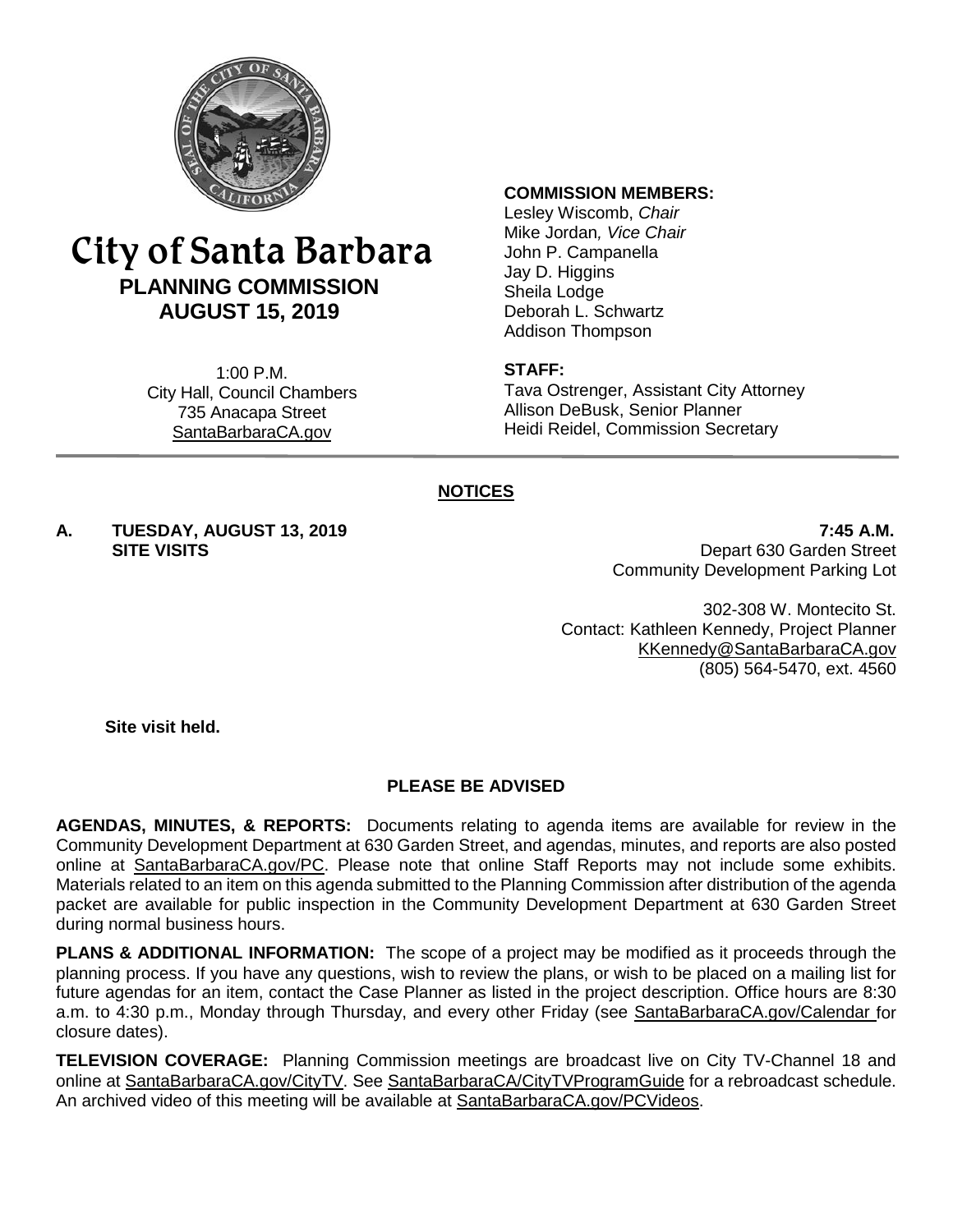**APPEALS:** Some items before the Planning Commission may be appealed to City Council. The appeal, accompanied by the appropriate filing fee per application, must be filed with the City Clerk's office within 10 calendar days of the Planning Commission decision.

#### **I. ROLL CALL**

#### **Roll call taken. Commissioner Higgins was absent.**

#### **II. PRELIMINARY MATTERS**

A. Requests for continuances, withdrawals, postponements, or addition of ex-agenda items.

#### **No requests made.**

B. Announcements and appeals.

#### **No announcements made.**

C. Comments from members of the public pertaining to items not on this agenda. Due to time constraints, each person is limited to two minutes.

#### **Public Comment received.**

#### **III. NEW ITEM**

*PLEASE NOTE: Item III has been postponed and is scheduled for the September 5, 2019 meeting.*

#### **APPLICATION OF EDWARD DEVICINTE, ARCHITECT FOR HANNAH BEACHSIDE LLC, PROPERTY OWNER, 11 ANACAPA STREET, APN 033-112-010, OC/SD-3 ZONE, LOCAL**  PROGRAM LAND USE PLAN DESIGNATION: OCEAN-ORIENTED **COMMERCIAL (PLN2017-00009)**

The project consists of the renovation and adaptive re-use of an existing 11,201 net square foot multi-tenant commercial building. Specific improvements include, but are not limited to: converting 2,500 net square feet on the ground floor to a restaurant use; converting 1,291 net square feet on the ground floor to a retail use; a new deck for outdoor restaurant seating; accessibility upgrades; a new transformer; a new trash enclosure; a reconfigured parking lot; and new landscaping.

The discretionary applications required for this project are:

- 1. A Modification to provide fewer than the required number of parking spaces (SBMC §28.92.110); and
- 2. A Coastal Development Permit (CDP2018-00019) to allow the proposed development in the Appealable Jurisdiction of the City's Coastal Zone (SBMC §28.44.060).

The project requires an environmental finding pursuant to California Environmental Quality Act Guidelines Section 15183.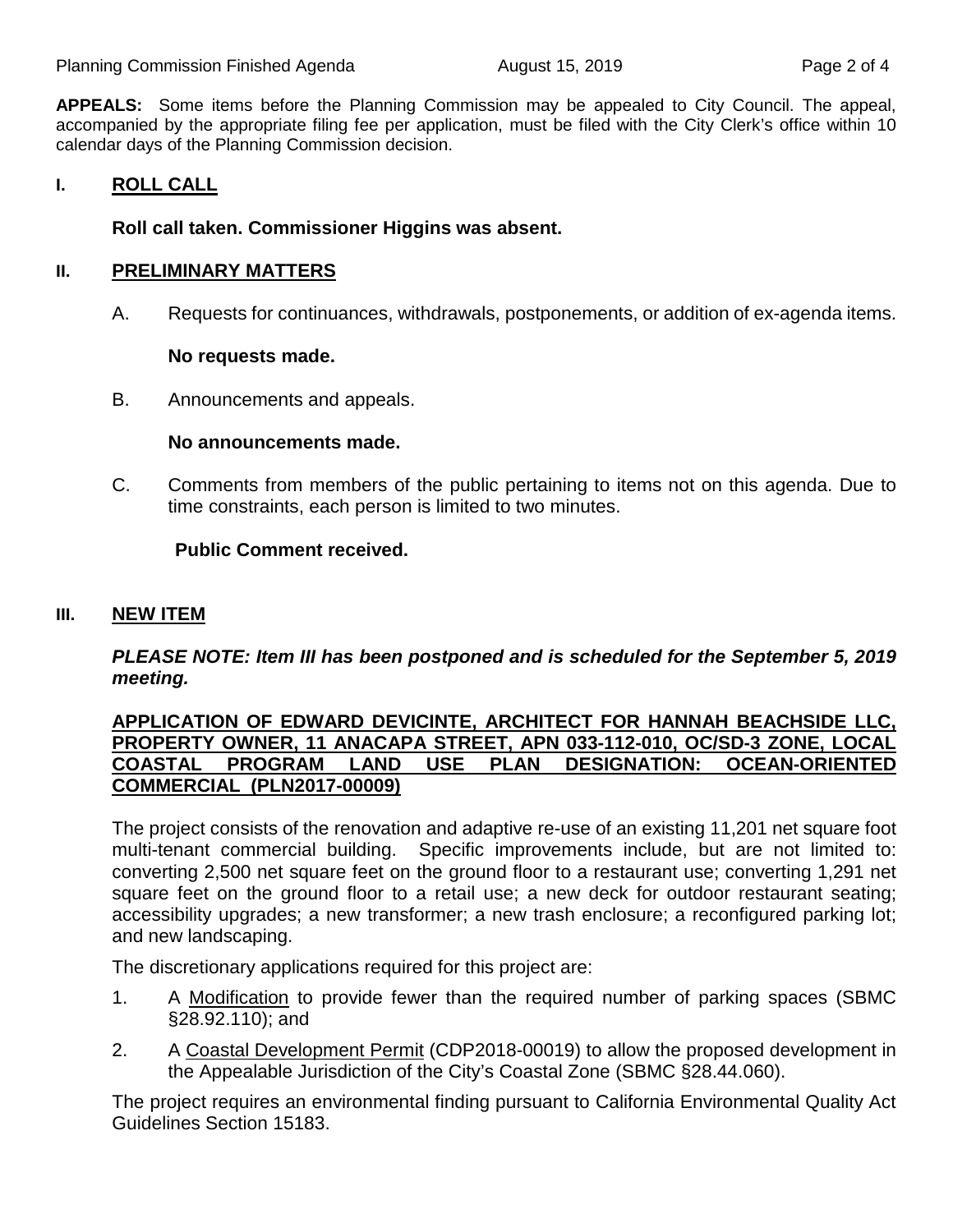#### **IV. NEW ITEM**

#### **ACTUAL TIME: 1:23 P.M.**

#### **APPLICATION OF TRISH ALLEN, SEPPS, AGENT FOR EDWARD ST. GEORGE, 302 AND 308 W. MONTECITO STREET, APN 037-232-011 & -002, C-G (COMMERCIAL GENERAL) ZONE, GENERAL PLAN DESIGNATION: COMMERCIAL/MEDIUM HIGH RESIDENTIAL (15- 27 DU/AC) (PLN2016-00426)**

The project consists of the demolition of an existing four-unit apartment building with 517.5 square feet of commercial space, merger of two lots (APNs 037-232-011 & 037-232-002) for a combined lot area of 18,927 square feet, and construction of a new three-story, 30,830 square foot (net) building containing 32 hotel guestrooms, a 1,674 square foot coffee shop, and a parking garage with 11 surface parking spaces and a parking lift system to accommodate 33 parking spaces. The first level of the building would include the hotel lobby and office, coffee shop with outdoor patio, and parking garage. The second level would include 15 hotel rooms and a 720 square foot hotel lounge. The third level would include 17 hotel rooms and a partially covered patio lounge. A 1,966 square foot deck would be provided on the roof. The discretionary applications required for this project are:

- 1. A Development Plan to allow the construction of 20,582.5 square feet of net new nonresidential floor area (SBMC Chapter 30.230); and
- 2. A Development Plan for a Transfer of Existing Development Rights to transfer 25 hotel rooms from 3714-3744 State Street (APN 053-300-038) to the project site (SBMC Chapter 30.270).

The project requires an environmental finding pursuant to California Environmental Quality Act Guidelines Section 15183.

**Deny the project. Lodge/Jordan Vote: 5/1 (Thompson) Abstain: 0 Absent: 1 (Higgins)**

### **V. ADMINISTRATIVE AGENDA**

**ACTUAL TIME: 5:22 P.M.**